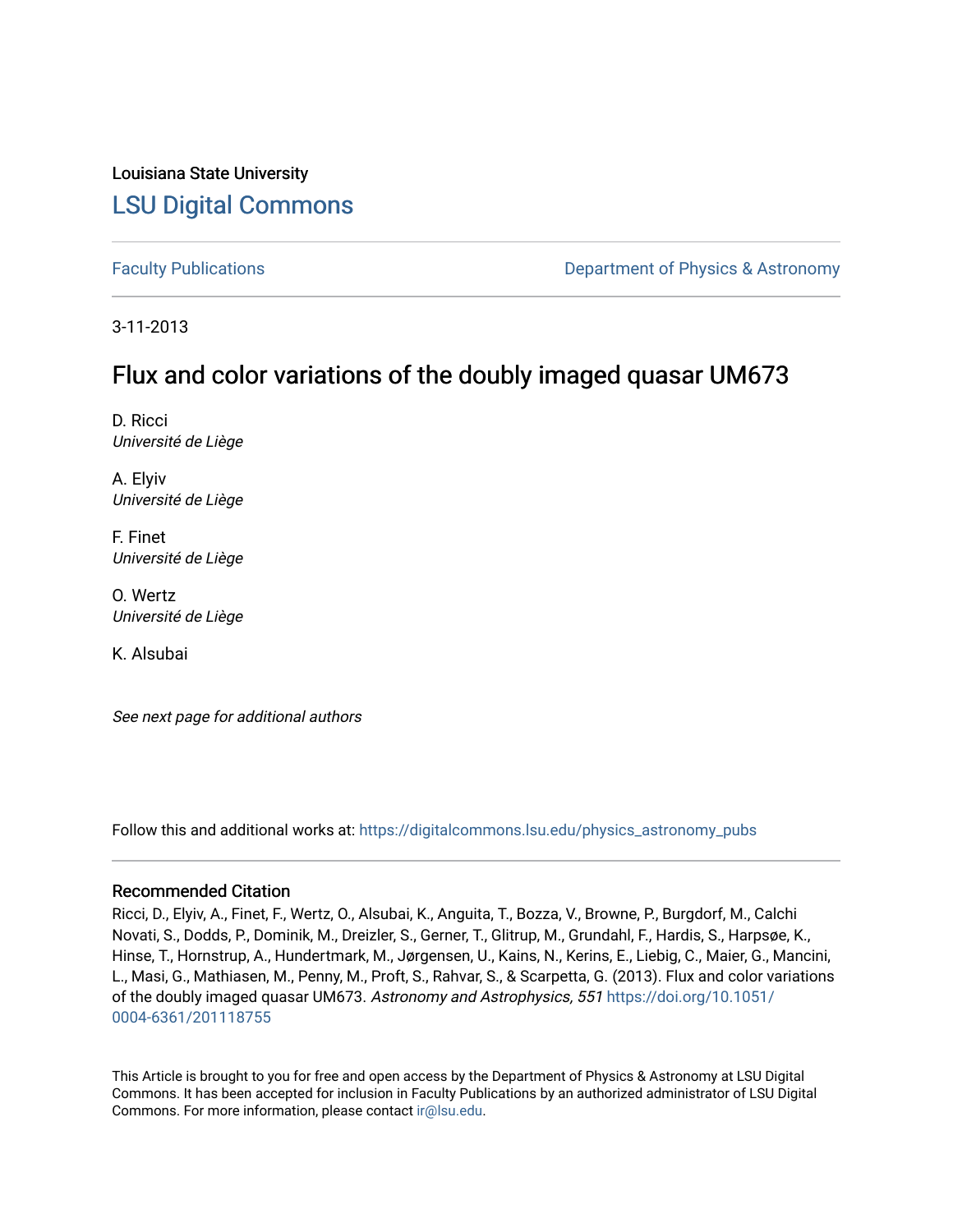# Authors

D. Ricci, A. Elyiv, F. Finet, O. Wertz, K. Alsubai, T. Anguita, V. Bozza, P. Browne, M. Burgdorf, S. Calchi Novati, P. Dodds, M. Dominik, S. Dreizler, T. Gerner, M. Glitrup, F. Grundahl, S. Hardis, K. Harpsøe, T. C. Hinse, A. Hornstrup, M. Hundertmark, U. G. Jørgensen, N. Kains, E. Kerins, C. Liebig, G. Maier, L. Mancini, G. Masi, M. Mathiasen, M. Penny, S. Proft, S. Rahvar, and G. Scarpetta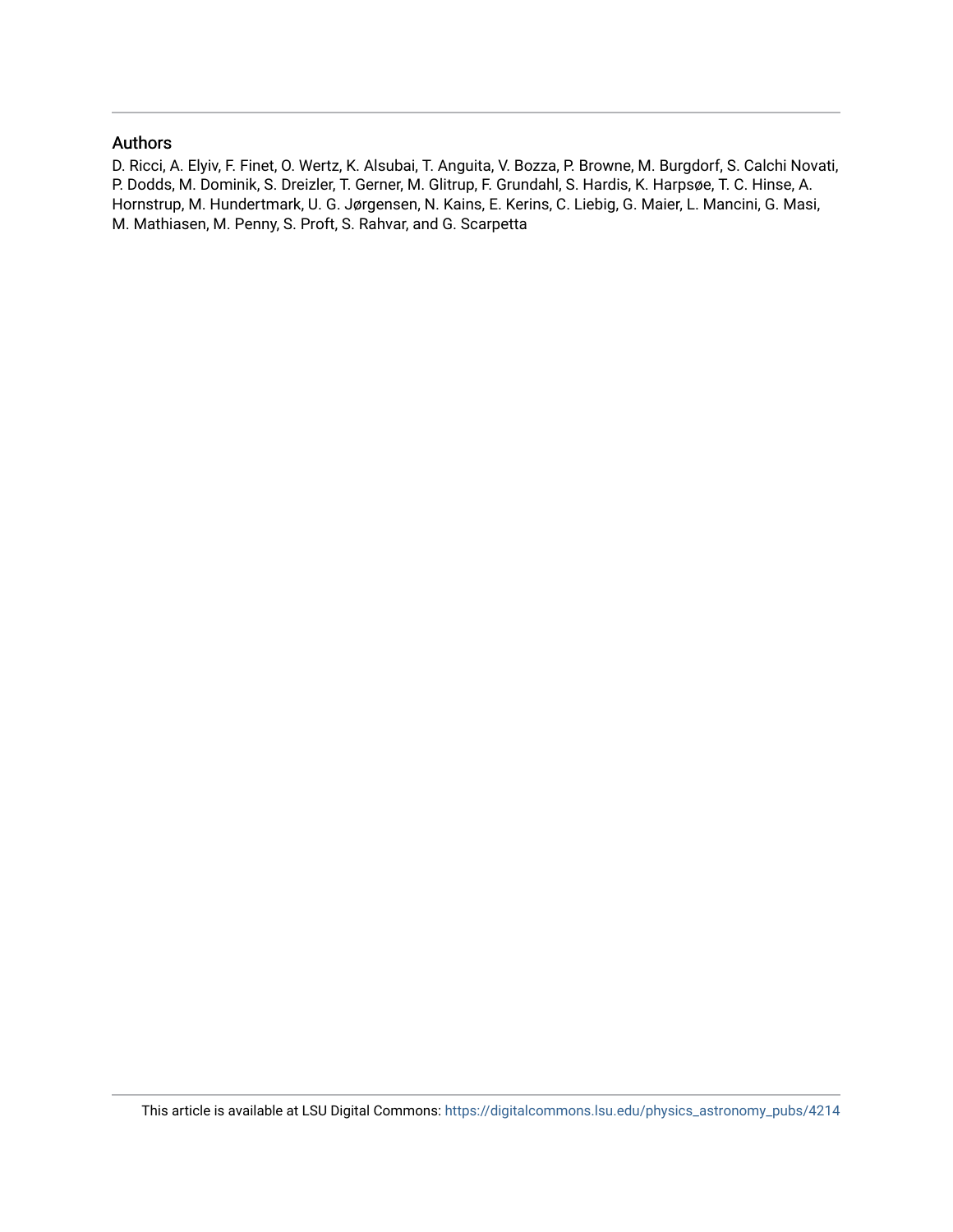# Flux and color variations of the doubly imaged quasar UM673\*,\*\*

D. Ricci<sup>1,30,31</sup>, A. Elyiv<sup>1,2</sup>, F. Finet<sup>1</sup>, O. Wertz<sup>1</sup>, K. Alsubai<sup>27</sup>, T. Anguita<sup>3,4,32</sup>, V. Bozza<sup>5,6</sup>, P. Browne<sup>7</sup>,

M. Burgdorf<sup>8,24</sup>, S. Calchi Novati<sup>5,9</sup>, P. Dodds<sup>7</sup>, M. Dominik<sup>7,\*\*\*</sup>, S. Dreizler<sup>10</sup>, T. Gerner<sup>15</sup>, M. Glitrup<sup>11</sup>, F. Grundahl<sup>11</sup>, S. Hardis<sup>12</sup>, K. Harpsøe<sup>12,25</sup>, T. C. Hinse<sup>12,13</sup>, A. Hornstrup<sup>14</sup>, M. Hundertmark<sup>10</sup>, U. G. Jørgensen<sup>12,25</sup>, N. Kains<sup>7</sup>, E. Kerins<sup>26</sup>, C. Liebig<sup>7,15</sup>, G. Maier<sup>15</sup>, L. Mancini<sup>4,5,16</sup>, G. Masi<sup>17</sup>, M. Mathiasen<sup>12</sup>, M. Penny<sup>26</sup>, S. Proft<sup>15</sup>, S. Rahvar<sup>18,29</sup>, G. Scarpetta<sup>5,6</sup>, K. Sahu<sup>28</sup>, S. Schäfer<sup>10</sup>, F. Schönebeck<sup>15</sup>, R. Schmidt<sup>15</sup>, J. Skottfelt<sup>12</sup>,

C. Snodgrass<sup>19,20</sup>, J. Southworth<sup>21</sup>, C. C. Thöne<sup>22,23</sup>, J. Wambsganss<sup>15</sup>, F. Zimmer<sup>15</sup>, M. Zub<sup>15</sup>, and J. Surdej<sup>1,\*\*\*\*</sup>

*(A*ffi*liations can be found after the references)*

Received 28 December 2011 / Accepted 31 January 2013

#### **ABSTRACT**

Aims. With the aim of characterizing the flux and color variations of the multiple components of the gravitationally lensed quasar UM673 as a function of time, we have performed multiepoch and multiband photometric observations with the Danish 1.54 m telescope at the La Silla Observatory.

Methods. The observations were carried out in the *VRi* spectral bands during four seasons (2008–2011). We reduced the data using the point spread function photometric technique as well as aperture photometry.

Results. Our results show for the brightest lensed component some significant decrease in flux between the first two seasons (+0.09/+0.11/+0.05 mag) and a subsequent increase during the following ones (−0.11/−0.11/−0.10 mag) in the *<sup>V</sup>*/*R*/*<sup>i</sup>* spectral bands, respectively. Comparing our results with previous studies, we find smaller color variations between these seasons as compared with previous ones. We also separate the contribution of the lensing galaxy from that of the fainter and close lensed component.

**Key words.** gravitational lensing: strong – quasars: general – techniques: photometric – quasars: individual: UM673

## **1. Introduction**

Multiply imaged quasars are of great interest in astrophysics due to the possibility, from observed flux and color variations between the lensed components, to distinguish between intrinsic quasar variations caused by the accretion mechanism, and microlensing effects induced by stars in the lens galaxy [\(Wambsganss 2006](#page-8-0)).

In previous papers [\(Ricci et al. 2011b](#page-8-1)[,a\)](#page-8-2), we have studied such variations for the quadruply imaged quasar HE 0435-1223, observed in the framework of a *VRi* multiepoch monitoring of five lensed quasars<sup>1</sup>, a parallel project of the Microlensing Network for the Detection of Small Terrestrial Exoplanets (MiNDSTEp) campaign [\(Dominik et al. 2010\)](#page-8-3).

In the current paper, we focus on UM673/Q0142–100 (see Fig. [1\)](#page-3-0), a doubly imaged quasar discovered by [Surdej et al.](#page-8-4) [\(1987](#page-8-4)) during a high resolution imaging survey of HLQs (Highly Luminous Quasars) and subsequently studied by our team [\(Smette et al. 1990,](#page-8-5) [1992](#page-8-6); [Daulie et al. 1993;](#page-8-7) [Nakos et al. 2005\)](#page-8-8).

<span id="page-2-0"></span>Surdej et al. [\(1988](#page-8-9)) reported a separation of 2.22" between the components "A" (brighter) and "B" (fainter), and found their *<sup>V</sup>* magnitudes to be 16.9 and 19.1 respectively, at a redshift  $z = 2.719$ . The redshift of the sensibly fainter  $(R = 19.2)$  lensing galaxy, located very close to the "B" component, was derived to be  $z = 0.49$ , and the time delay between the two lensed components was estimated around 7 weeks.

A photometric monitoring of UM673 was performed during the years 1987–1993 [\(Daulie et al. 1993\)](#page-8-7), but the photometry did not show any clear evidence for relative variations over the considered period.

In the framework of the CfA Arizona Space Telescope LEns Survey (CASTLES) project, precise astrometry of the components and of the lens galaxy "G" was obtained<sup>[2](#page-2-1)</sup>. The colors of the lens galaxy were found to match those of a passively evolving early[type](#page-8-11) [galaxy](#page-8-11) [at](#page-8-11)  $z \approx 0.5$  [\(Muñoz et al. 1998\)](#page-8-10).

<span id="page-2-1"></span>Lehár et al. [\(2000](#page-8-11), [2002\)](#page-8-12) reported *Hubble* Space Telescope (HST) observations of UM673 at optical and infrared wavelengths, and [Sinachopoulos et al.](#page-8-13) [\(2001](#page-8-13)) observed the lensed quasar in the *R* filter for six seasons (1995–2000), detecting a significant increase by 0.3 mag of the combined system (lensed components) with respect to the values reported at discovery, with a peak of 0.[5 mag during the period 1995–1997.](#page-8-11) Lehár et al. [\(2000\)](#page-8-11) performed photometric measurements on HST data taken in the *<sup>R</sup>* filter, and obtained magnitudes of 16.67, 18.96, and 19.35 for the "A", "B" components and the lens galaxy, respectively.

After spectrophotometric observations performed in 2002 by [Wisotzki et al.](#page-8-14) [\(2004\)](#page-8-14), which did not show any evidence of microlensing, the first multifilter monitoring of UM673 was carried out by [Nakos et al.](#page-8-8) [\(2005\)](#page-8-8) between 1998 and 1999, in the Cousins *V* and Gunn *i* filters. Analysis of the light curves was made using three different photometric methods: image

Based on data collected by MiNDSTEp with the Danish 1.54 m telescope at the ESO La Silla Observatory

<sup>\*\*</sup> Light curves are only available in electronic from at the CDS via anonymous ftp to [cdsarc.u-strasbg.fr](http://cdsarc.u-strasbg.fr) (<130.79.128.5>) or via <http://cdsarc.u-strasbg.fr/viz-bin/qcat?J/A+A/551/A104>

<sup>\*\*\*</sup> Royal Society University Research Fellow.

<sup>\*\*\*\*</sup> Also Directeur de Recherche honoraire du FRS-FNRS.

<sup>1</sup> UM673/Q0142-100, HE0435-1223, Q2237+0305, WFI2033-4723 and HE0047-1756.

<sup>2</sup> [http://www.cfa.harvard.edu/castles/Individual/Q0142.](http://www.cfa.harvard.edu/castles/Individual/Q0142.html) [html](http://www.cfa.harvard.edu/castles/Individual/Q0142.html)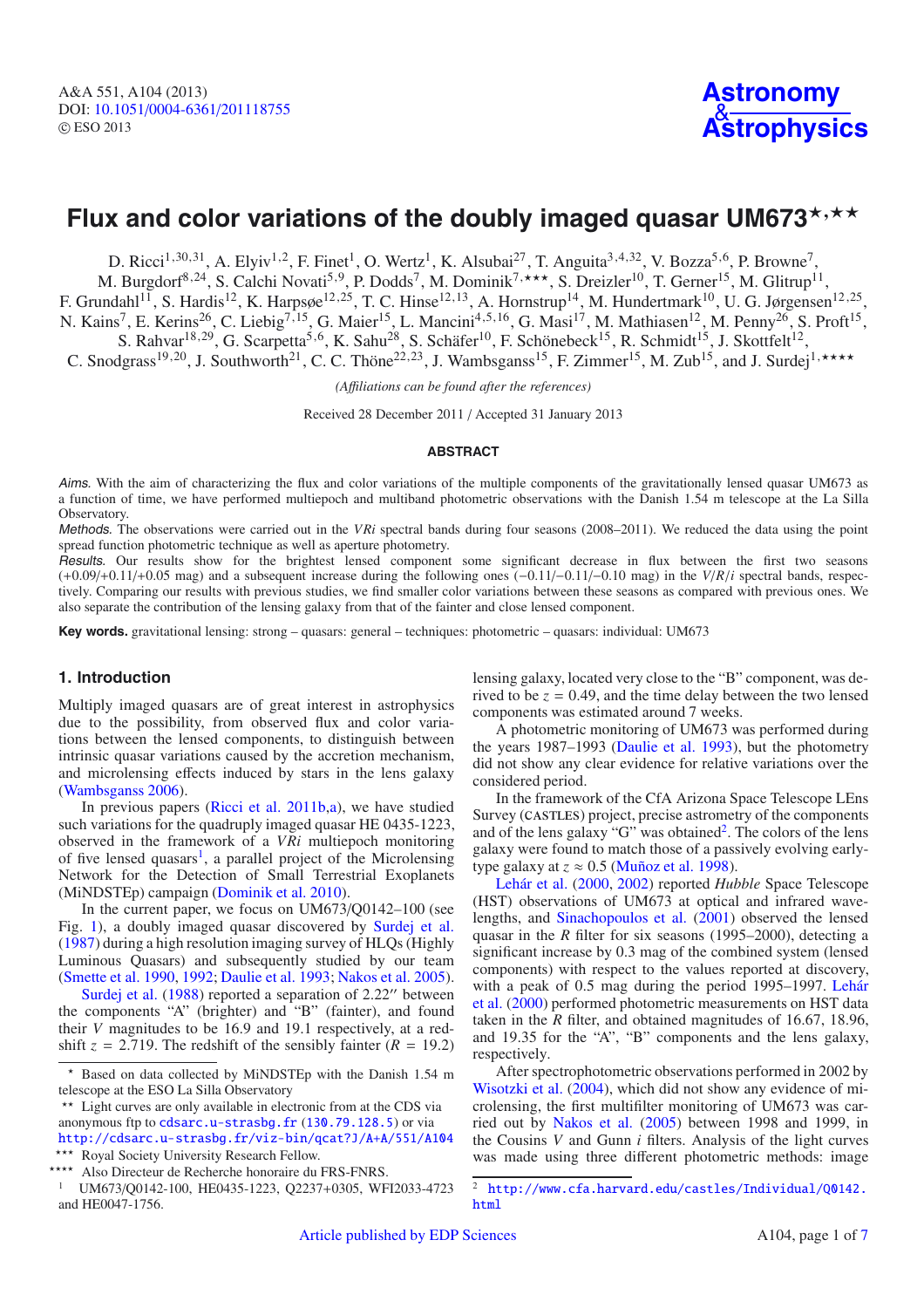

<span id="page-3-0"></span>**[Fig. 1.](http://dexter.edpsciences.org/applet.php?DOI=10.1051/0004-6361/201118755&pdf_id=1)** DFOSC *V* filter image, taken on 2008-08-03, showing the position of UM673 and the stars "R", "S", "T", "U", and "V" used to search for a suitable reference star. The "V" star was finally chosen. "G1" and "G2" are field galaxies. The inset zoom shows the two components "A" and "B" of the lensed quasar.

deconvolution [\(Magain et al. 2007](#page-8-16)), point spread function (PSF) fitting, and image subtraction. [Nakos et al.](#page-8-8) [\(2005](#page-8-8)) found that [component](#page-8-17) ["A"](#page-8-17) [display](#page-8-17)ed possible evidence for microlensing.

Koptelova et al. [\(2008,](#page-8-17) [2010a](#page-8-18)[,b\)](#page-8-19) [and](#page-8-20) Koptelova & Oknyanskij [\(2010\)](#page-8-20) observed the object in the *VRI* bands and succeeded for the first time in determining a time delay:  $150^{+7}_{-18}$   $^{+42}_{-36}$  days (at 68% and 95% confidence levels).

Furthermore, [Fadely & Keeton](#page-8-21) [\(2011\)](#page-8-21) examined the wavelength dependence of the flux ratios for several gravitationally lensed quasars using *K* and *L* -band images obtained with the Gemini North 8m telescope, detecting no difference between the two flux ratios for the specific case of UM673 ("B"/"A" =  $0.128 \pm 0.002$  in the *K*-band and  $0.132 \pm 0.006$  in the *L'*-band).<br>Finally in a recent paper Kontelova et al. (2012) re-

Finally, in a recent paper, [Koptelova et al.](#page-8-22) [\(2012](#page-8-22)) reestimated the determination of the time delay to a value of 89  $\pm$ 11 days using 2001–2011 VRI observations, and suggested the <span id="page-3-4"></span>**Table 1.** Number of CCD images collected for each filter and each year of observation of UM673.

| Images |     |     | Nights |       |    |    |              |       |
|--------|-----|-----|--------|-------|----|----|--------------|-------|
| Season | V   | R   |        | total | V  | R  |              | total |
| 2008   | 42  | 45  | 43     | 130   | 15 | 15 | 15           | 45    |
| 2009   | 34  | 35  | 26     | 95    | 12 | 13 | Q            | 34    |
| 2010   | 72  | 78  | 0      | 150   | 23 | 26 | $\mathbf{O}$ | 49    |
| 2011   | 51  | 53  | 9      | 113   | 15 | 16 |              | 32    |
| total  | 199 | 211 | 78     | 488   | 65 | 70 | 25           | 160   |

**Notes.** The corresponding number of nights for each filter is also shown.

brightness variations to be mainly due to intrinsic variations of the quasar.

We present multiepoch photometric monitoring data of UM673 over four seasons (2008–2011), carried out in three filters (*VRi*) with the Danish Faint Object Spectrograph and Camera (DFOSC) instrument of the Danish 1.54 m telescope at the La Silla Observatory.

The observations and the pre-processing of the images are presented in Sect. [2.](#page-3-1) Section [3](#page-3-2) presents the reduction techniques and the results are shown in Sect. [4.](#page-5-0) Finally, Sect. [5](#page-7-0) contains the main conclusions.

## <span id="page-3-1"></span>**2. Observations and pre-processing**

We monitored UM673 during four seasons (2008–2011) using the Danish 1.54 m telescope at the La Silla Observatory, equipped with the DFOSC instrument, providing  $2147 \times$ 2101 pixel CCD frames over a field of view of  $13.7' \times 13.7'$  with a declared resolution of 0.39"/pixel. The RON (read-out-noise) of the CCD camera in high-mode (gain  $q = 0.74$  electron/ADU) is 3.1 electrons per pixel. With the exception of the realuminization of the primary mirror in 2009, the configuration software/hardware of the telescope did not change over the four seasons of observation. The data were collected in the Bessel *V*, Bessel *R*, and Gunn *i* filters<sup>3</sup>.

We obtained a total number of 488 *VRi* images corresponding to 160 nights over the four seasons. The details are given in Table [1.](#page-3-4)

In 2010, no *i* filter image was taken, as the monitoring was foreseen since the beginning in the only *VR* filters, and the *i* filter images were taken depending on the remaining telescope time with respect to the other MiNDSTEp parallel projects. All the frames were acquired with a 180 s exposure.

<span id="page-3-3"></span>We treated the images following the same procedure as those relat[ive](#page-8-1) [to](#page-8-1) [HE](#page-8-1) [0435-1223](#page-8-1) [described](#page-8-1) [in](#page-8-1) [a](#page-8-1) [previous](#page-8-1) [paper](#page-8-1) [\(](#page-8-1)Ricci et al. [2011b](#page-8-1)), with the exception that we used the images already de-biased and flat-fielded *in loco* by the Interactive Data Language (IDL) automatic pipeline used at the Danish Telescope for the daily monitoring of the bulge microlenses.

#### <span id="page-3-2"></span>**3. Data reduction**

We carefully checked the history of the scale of the images between the various seasons, and we found a constant value of  $0.395''/\text{pixel}$ . We froze this angular scale in the data reduction. We also checked the evolution of the position angle

<sup>3</sup> More details are available at [http://www.eso.org/lasilla/](http://www.eso.org/lasilla/telescopes/d1p5/misc/dfosc_filters.html) [telescopes/d1p5/misc/dfosc\\_filters.html](http://www.eso.org/lasilla/telescopes/d1p5/misc/dfosc_filters.html)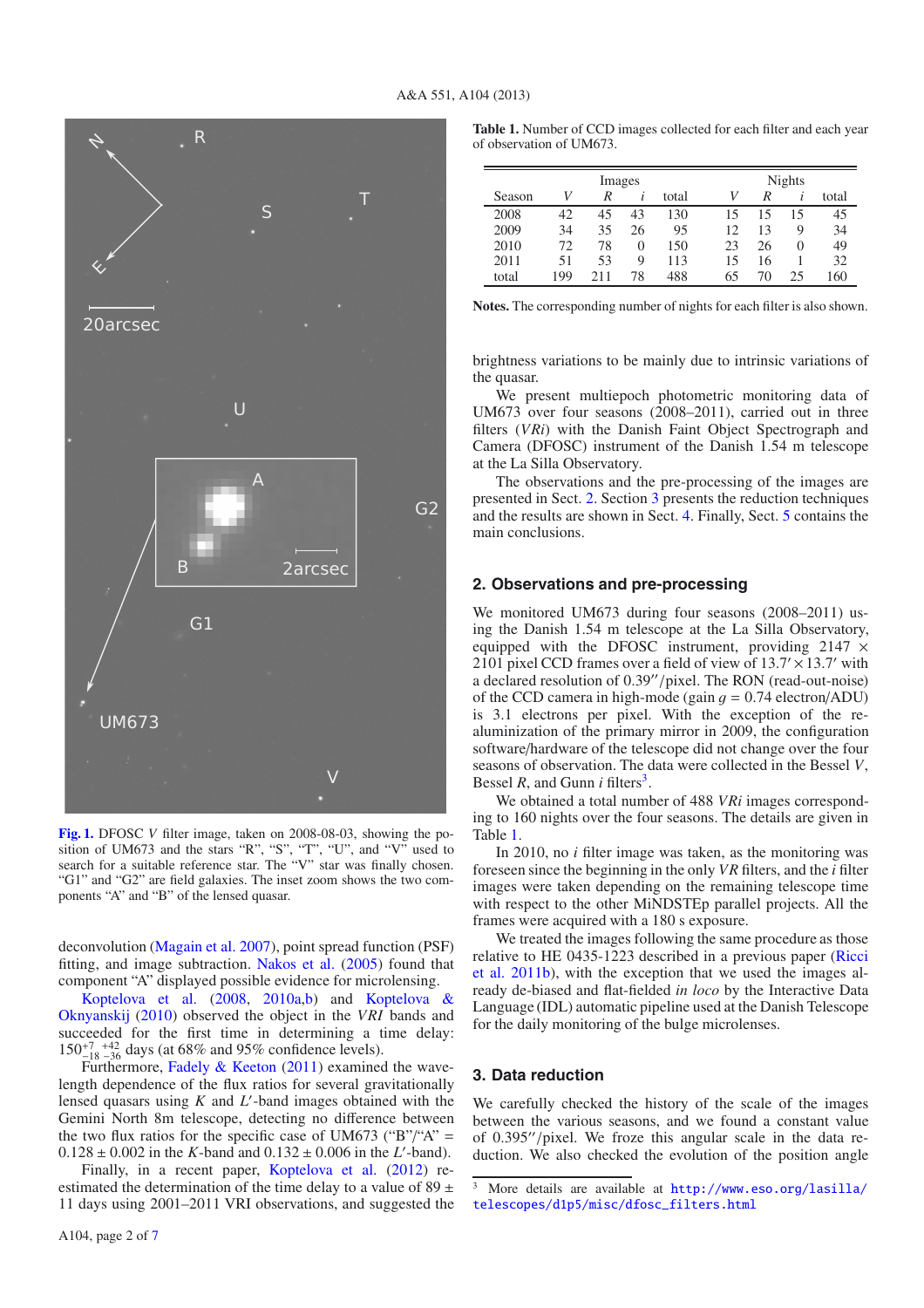<span id="page-4-0"></span>**Table 2.** Maximum differences of the *R* filter magnitudes between seasons and in  $\sigma$  units for the stars "R", "S", "T", "U", and "V" in Fig. [1.](#page-3-0)

| Star                             | $\Delta m_R$ | $\Delta m_R/\sigma_R$ |
|----------------------------------|--------------|-----------------------|
| "R"                              | 0.014        | 0.67                  |
| ``S"                             | 0.030        | 1.29                  |
| $\lq\lq\lq\lq\lq\lq\lq\lq\lq\lq$ | 0.058        | 2.69                  |
| $\lq\lq$ $\lq\lq$                | 0.037        | 0.84                  |
|                                  | 0.020        | 0.90                  |

between the CCD pixel grid and the equatorial coordinate system, finding a change in angle between the seasons: 4.5' between 2008 and 2009, 5.2 between 2008 and 2010, and 4.7 between 2008 and 2011. We took this effect into account in our data reduction.

Finally, we checked the seeing values for all the observations. We decided to fit the "U" star (see Fig. [1\)](#page-3-0) with a twodimensional Gaussian function, and we found that the *R* filter images had the best seeing. We then decided to search for a suitable reference star in that filter.

We disregarded all those images for which the two lensed components were unresolved (seeing  $>2$ "). Independently we measured the flux ratio between the two bright galaxies "G1" and "G2" (see Fig. [1\)](#page-3-0) using aperture photometry (we integrated a square area of  $40 \times 40$  pixels centered on each galaxy). In the analysis we only used those images for which this flux ratio was stable, corresponding to a total of 9–18 images per season, depending on the filter.

The reference candidates are the stars "R", "S", "T", "U" and "V" in Fig. [1:](#page-3-0) we compared the fluxes of these stars with the total flux of the bright galaxies "G1" and "G2" using aperture photometry. For this test we decided to use galaxies because we can be sure of their stability. Table [2](#page-4-0) contains the maximum differences of the magnitudes between seasons and in sigma units for the five concerned stars.

On the basis of this analysis, we conclude that star "R" and star "V" are comparably stable. However, star "V" is closer to the lens system, and it is therefore better to use its shape as a reference PSF for the lens fitting. Also, it had been found to be phot[ometrically stable by](#page-8-23) [Sinachopoulos et al.](#page-8-13) [\(2001\)](#page-8-13) and Nakos et al. [\(2003](#page-8-23)); finally it was already used by [Nakos et al.](#page-8-8) [\(2005](#page-8-8)) as a reference for the PSF fitting of UM673.

From all these considerations, we decided to use star "V" as the reference star for the PSF fitting of the lens system. To calibrate the magnitudes in the *VRi* filters, we used the values of the star "V" provided by [Nakos et al.](#page-8-23) [\(2003](#page-8-23)):  $m_V = 16.54 \pm$ 0.01,  $m_R = 16.00 \pm 0.01$ , and  $m_I = 15.55 \pm 0.01$ . Moreover, we calculated the *R* magnitude of the "G1" and "G2" galaxies with aperture photometry, using "V" as the reference star. We found values of  $m_R = 17.47 \pm 0.03$  for "G1", and  $m_R = 17.92 \pm 0.05$ for "G2".

We tested if it was possible, on the basis of our data, to measure independently the magnitude of the lens galaxy "G" in each band. We found that the *R* band images had better quality, and we proceeded using these images. Each image was interpolated with a bicubic spline and every pixel was divided in a grid of  $20 \times 20$ new sub-pixels. Then we superposed these oversampled images and we summed them up to obtain an oversampled image with a high signal-to-noise ratio (see Fig. [2\)](#page-5-1). We used the "V" reference star as reference PSF. We fitted the gravitational lens system with two PSFs for the "A" and "B" lensed components, fixing their relative astrometry. We then adjusted the scale factors of those two PSFs to retrieve the uncontaminated image of the background lens galaxy. We used aperture photometry to derive its magnitude relatively to the "V" reference star.

To improve the accuracy of the photometry, we added two factors to scale the fluxes of the "A" and "B" lensed components. We varied the factor of the "A" component from 0.94 to 1.1 with a step of 0.0022, and we varied the factor of the "B" component from 0.2 to 1.1 with a step of 0.04.

First we constructed an array of residual maps for these two factor combinations, and for each residual map we calculated the coordinates of the light center of the galaxy "G". As a criterion for the correctness of the obtained galaxy image we chose the distance from its light center to the expected one, provided by the accurate astrometry measurements. The distance between the "B" lensed component and the galaxy "G" provided by HST data is 0.38", which is  $\approx$  20 new sub-pixels. So we assumed that the distance between the obtained and expected light center of "G" should be less than half the distance between the galaxy "G" and the "B" lensed component (<10 new sub-pixels).

We applied the same criterion between the expected and observed position of the maximum of light of the galaxy "G". Indeed, the light center of "G" may be slightly offest from its maximum of light.

We considered that the overlap between the regions where these two conditions are satisfied fixes the region of allowed values for the two scale factors, and the minimum and maximum magnitudes of galaxy "G" which are 19.02 and 19.56, respectively. From that, we then independently calculated the magnitude of the lensing galaxy "G" in the *R* band as  $19.29 \pm 0.27$ . If we calculate this value as an average magnitude over all the allowed values for the two scale factors, we obtain  $19.27 \pm 0.15$ . Both these values, within the error bars, are in good agreement with the HST data. An image of the reconstructed galaxy is shown in Fig. [3.](#page-5-2)

Therefore, in the following analysis we considered the magnitudes of the lens galaxy "G" as being those previously measured with HST. HST results (named  $G<sub>HST</sub>$ ), obtained using HST filters, were converted to the ground-based photometric system by [Lehár et al.](#page-8-11) [\(2000\)](#page-8-11) using [Holtzman et al.](#page-8-24) [\(1995](#page-8-24)) calibrations. The *V*, *R* and *i* magnitudes that they derived for the galaxy are:  $G_V = 20.81 \pm 0.02$ ,  $G_R = 19.35 \pm 0.01$ , and  $G_I =$  $18.72 \pm 0.03$ .

We applied the PSF fitting technique while accounting for the magnitude of the lens on the best frames previously chosen, by refining the robust method already used in our previous work [\(Ricci et al. 2011b](#page-8-1)).

Our method is based on the simultaneous fit of each frame with two PSFs for the "A" and "B" components, and the de Vaucouleurs profile for the lens galaxy "G", fixing the relative astrometry between the components in accordance with mea-surements from [Muñoz et al.](#page-8-10) [\(1998\)](#page-8-10). We also fixed the magnitudes of the galaxy "G" to the above mentioned values. For a more accurate fitting, we used a bicubic interpolation of the images.

Koptelova et al. [\(2010b](#page-8-19), [2012\)](#page-8-22) observed UM673 with the *VRI* filters, and derived the photometry without separately taking into account the magnitude of "B" and that of the lens galaxy "G". As the lens galaxy is located very close to the "B" component, and for comparison with other works, we also calculated the magnitudes of the "B"+"G" components as a simple superposition of their fluxes. Let us label "B+G" the results obtained in this way.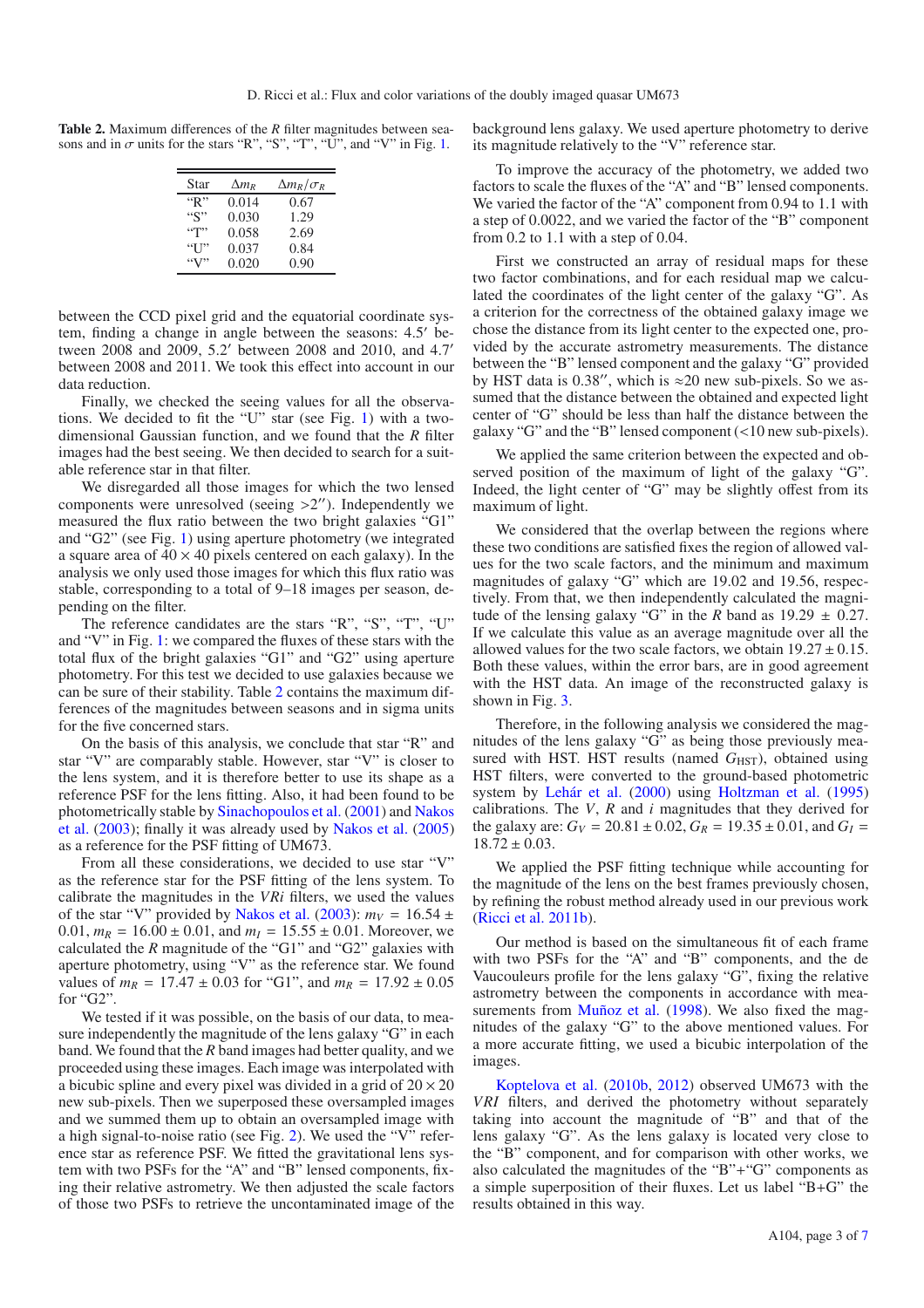### A&A 551, A104 (2013)

<span id="page-5-1"></span>

**[Fig. 2.](http://dexter.edpsciences.org/applet.php?DOI=10.1051/0004-6361/201118755&pdf_id=2)** Composite image of UM673 obtained by superposing the 44 best quality CCD images in the *R* filter, resampled by dividing each pixel in a grid of  $20 \times 20$  subpixels and recentering the images with an accuracy of one new subpixel. The positions of the components, provided by HST, are also shown.

## <span id="page-5-0"></span>**4. Results**

#### 4.1. Flux variations

The separate light curves of the two lensed components "A" and "B" of UM673 and the "B+G" light curve are shown in Fig. [4.](#page-6-0)

For a robust measurement of variability, we calculated the average and the standard deviation over each season. Then, we also measured the photometry of the whole system (A +  $B + G$ <sub>aperture</sub> using aperture photometry. The aperture photometry was calculated using two independent routines: a custom routine set up by our team, and the IRAF daophot package. As the results were robust and coherent between each other, we decided to normalize the averaged PSF fitting results to aperture photometry. We then calculated for each year a normalization parameter  $k = [(A + B + G)_{\text{aperture}} - G_{\text{HST}}]/(A_{\text{PSF}} + B_{\text{PSF}})$ , and we corrected all *PSF* magnitudes for *k*. These averaged results are in agreement with the non normalized results, and are shown in Fig. [5](#page-6-1) and in Table [3.](#page-5-3)

Furthermore, in Table  $3$  we list the magnitudes of "B+G" as a mere superposition of their fluxes. The contribution due to the galaxy "G" in the total flux of the unresolved component "B+G" is quite important: near 18%, 45% and 52% in the *V*, *R* and *i* bands, respectively.

We see an initial common behavior for the different filters and components: the flux slightly decreases between the 2008 and 2009 seasons, and increases between the 2009 and 2010 seasons. Then, during the 2011 season, the flux of the "A" component keeps increasing, while the "B" component slightly decreases.

In particular, in the *V* filter we notice a decrease in flux by 0.09 mag between the 2008 and 2009 seasons for the "A" component (corresponding to a decrease of  $3\sigma$ ), and an increase in flux by 0.10 mag between the two successive seasons (2009–2011). The flux of the "B" lensed component, as well as of "B+G", slightly decreases in this filter over the four seasons, but not significantly.

<span id="page-5-2"></span>

<span id="page-5-3"></span>**[Fig. 3.](http://dexter.edpsciences.org/applet.php?DOI=10.1051/0004-6361/201118755&pdf_id=3)** Reconstructed image of the lens galaxy of UM673. Orientation, pixel scale and marks are the same as those shown in Fig. [2.](#page-5-1) See the text for the details relative to the reconstruction technique.

**Table 3.** Average magnitudes for the gravitationally lensed components of UM673 in the *VRi* bands.

| Component | Season | V                | R                | $\iota$          |  |
|-----------|--------|------------------|------------------|------------------|--|
|           | 2008   | $16.79 \pm 0.02$ | $16.48 \pm 0.03$ | $16.27 \pm 0.03$ |  |
| A         | 2009   | $16.88 + 0.04$   | $16.59 + 0.04$   | $16.32 \pm 0.03$ |  |
|           | 2010   | $16.84 + 0.01$   | $16.55 \pm 0.02$ |                  |  |
|           | 2011   | $16.77 \pm 0.03$ | $16.48 \pm 0.03$ | $16.22 \pm 0.01$ |  |
|           | 2008   | $19.13 \pm 0.06$ | $19.09 \pm 0.05$ | $18.80 \pm 0.10$ |  |
| B         | 2009   | $19.20 \pm 0.04$ | $19.16 \pm 0.05$ | $18.85 + 0.04$   |  |
|           | 2010   | $19.16 \pm 0.06$ | $19.10 \pm 0.05$ |                  |  |
|           | 2011   | $19.18 \pm 0.05$ | $19.22 \pm 0.10$ | $18.84 \pm 0.06$ |  |
|           | 2008   | $18.92 \pm 0.07$ | $18.46 \pm 0.05$ | $18.01 \pm 0.10$ |  |
| $B + G$   | 2009   | $18.98 \pm 0.04$ | $18.50 \pm 0.05$ | $18.03 \pm 0.05$ |  |
|           | 2010   | $18.94 \pm 0.06$ | $18.47 \pm 0.05$ |                  |  |
|           | 2011   | $18.96 \pm 0.06$ | $18.53 \pm 0.10$ | $18.03 \pm 0.07$ |  |
|           |        |                  |                  |                  |  |

In the *R* filter the behavior is the same: for the "A" component the flux decreases by 0.11 mag (above  $3\sigma$ ) between the first two seasons and successively increases by 0.11 mag between the 2009 and 2011 seasons. The flux of the "B" lensed component slightly decreases, as well as the flux of "B+G", with a less significant amplitude.

Finally, in the *i* filter we notice less evident trends than detected in the other filters, excepted for the brighter "A" lensed component which presents a smaller decrease in flux between the first two seasons and a further increase by 0.10 mag between 2009 and 2011.

Our results are in good agreement with [Koptelova et al.](#page-8-22) [\(2012\)](#page-8-22) recent results for the same epochs (see the larger background symbols in Fig. [5\)](#page-6-1). We obtain for the "A" lensed component a magnitude  $\approx 0.02{\text -}0.08$  larger for all the filters. The magnitudes of "B+G" are slightly smaller: within  $2\sigma$  in the *R* and *i* bands. These differences might derive from using different techniques for PSF fitting and/or setting the photometric zero-points.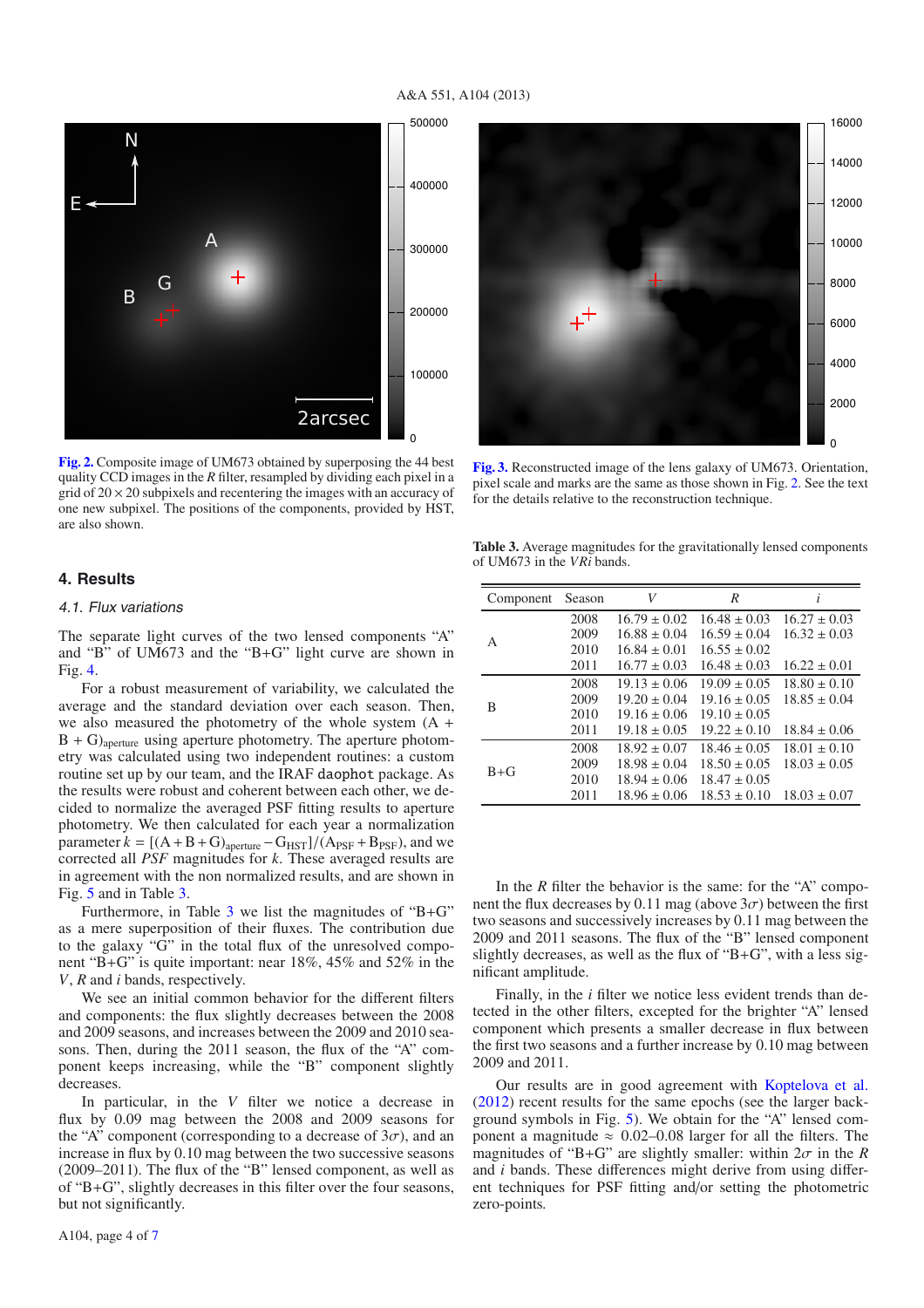

<span id="page-6-0"></span>

<span id="page-6-2"></span>**[Fig. 4.](http://dexter.edpsciences.org/applet.php?DOI=10.1051/0004-6361/201118755&pdf_id=4)** Light curves in the *VRi* filters of the lensed components "A" and "B" of the gravitationally lensed quasar UM673. The plot also shows the "B+G" values. The "B" and  $\mathbf{B} + \mathbf{G}$ " light curves have been shifted by <sup>−</sup>1.5 and 0.5 mag, respectively. Typical errors of individual observations are near 0.02 and 0.05–0.08 mag for the "A" and "B" components, respectively.

**Table 4.** Average  $R - i$  and  $V - R$  color indices for the gravitationally lensed components of UM673.

| Component | Season | $R - i$         | $V-R$            | $V - i$         |
|-----------|--------|-----------------|------------------|-----------------|
|           | 2008   | $0.21 \pm 0.04$ | $0.32 \pm 0.04$  | $0.52 \pm 0.03$ |
|           | 2009   | $0.26 \pm 0.05$ | $0.29 \pm 0.06$  | $0.56 \pm 0.05$ |
| A         | 2010   |                 | $0.29 \pm 0.02$  |                 |
|           | 2011   | $0.26 \pm 0.03$ | $0.30 \pm 0.04$  | $0.55 \pm 0.03$ |
|           | 2008   | $0.28 \pm 0.11$ | $0.04 \pm 0.08$  | $0.32 \pm 0.12$ |
| B         | 2009   | $0.32 \pm 0.06$ | $0.04 \pm 0.06$  | $0.35 \pm 0.06$ |
|           | 2010   |                 | $0.06 \pm 0.07$  |                 |
|           | 2011   | $0.38 \pm 0.11$ | $-0.04 \pm 0.11$ | $0.34 \pm 0.08$ |
|           | 2008   | $0.45 \pm 0.11$ | $0.46 \pm 0.08$  | $0.91 \pm 0.12$ |
|           | 2009   | $0.47 \pm 0.07$ | $0.48 \pm 0.06$  | $0.95 \pm 0.07$ |
| $B + G$   | 2010   |                 | $0.48 \pm 0.08$  |                 |
|           | 2011   | $0.51 \pm 0.12$ | $0.43 \pm 0.11$  | $0.93 \pm 0.09$ |
|           |        |                 |                  |                 |

#### 4.2. Color variations

From the data collected during the 2008, 2009, and 2011 seasons, we were able to build a color-color diagram to search for color variations of the two lensed components and of "B+G" with time. The results are shown in Fig. [6](#page-7-1) and in Table [4.](#page-6-2)

All color variations over each epoch are found to be within the error bars. Our results also show that within these error bars the color indices of the "A" component and of "B+G" are coherent with the work of [Koptelova et al.](#page-8-19) [\(2010b,](#page-8-19) [2012](#page-8-22)) data, and we find small variations with respect to HST data which are relative to 1994.

Moreover, the temporal evolution of the color index between the observations of [Koptelova et al.](#page-8-19) [\(2010b,](#page-8-19) [2012\)](#page-8-22) and the current data shows a weak trend indicating that the quasar becomes redder as its flux decreases, as already observed in our multicolor

<span id="page-6-1"></span>

**[Fig. 5.](http://dexter.edpsciences.org/applet.php?DOI=10.1051/0004-6361/201118755&pdf_id=5)** Average light curves over the four seasons of observation for the two lensed components "A" and "B". The "B+G" average light curve is also shown (see the text for details). The error bars indicate the standard deviation over the epoch. The larger background symbols show recent results independently obtained by [Koptelova et al.](#page-8-22) [\(2012\)](#page-8-22).

stud[y](#page-8-1) [of](#page-8-1) [the](#page-8-1) [gravitationally](#page-8-1) [lensed](#page-8-1) [quasar](#page-8-1) [HE](#page-8-1) [0435-1223](#page-8-1) [\(](#page-8-1)Ricci et al. [2011b](#page-8-1)).

Galaxy "G" affects quite strongly the color of "B+G". We find a difference of 0.17–0.13 mag between the  $R - i$  color index of "B+G" and "B", a difference of  $0.42-0.47$  mag in  $V - R$ and of 0.59–0.60 mag in  $V - i$ . On the basis of HST data, corresponding differences in colors between the "B+G" and "B" components are 0.17, 0.37 and 0.54 [\(Lehár et al. 2000](#page-8-11)). This supports the view that the contribution of galaxy "G" cannot be neglected in any considered band.

Nakos et al. [\(2005](#page-8-8)) reduced UM673 data in the *V* and *i* filters by using three different techniques: MCS deconvolution, difference imaging, and PSF fitting. The first two techniques allow in principle to get rid of the contribution of "G", while results obtained with PSF fitting are contaminated by the lens galaxy. Despite this, [Nakos et al.](#page-8-8) [\(2005](#page-8-8)) results are coherent with each other. We compared their  $V - i$  color index obtained by the different methods. [Nakos et al.](#page-8-8) [\(2005\)](#page-8-8) obtained differences on the  $V - i$  color index between "B+G" and the "B" components smaller than 0.04 mag, which is comparable with their photometric errors. This is in contradiction with [Lehár et al.](#page-8-11) [\(2000\)](#page-8-11) results and our results, which lead to 0.<sup>54</sup> and 0.59−0.60 mag, respectively. As it was shown above, the brightness of galaxy "G" cannot be neglected in the *V*, *R* or *i* bands. The contribution of galaxy "G" significantly changes the color of "B+G".

In Fig. [7](#page-7-2) we compare the evolution of the  $V - i$  color index with time, by using the data collected from HST [\(Muñoz et al.](#page-8-10) [1998\)](#page-8-10), [Nakos et al.](#page-8-8) [\(2005\)](#page-8-8), and [Koptelova et al.](#page-8-19) [\(2010b\)](#page-8-19). An adaptation of recently published data by [Koptelova et al.](#page-8-22) [\(2012](#page-8-22)) is also shown. We find good agreement with their data.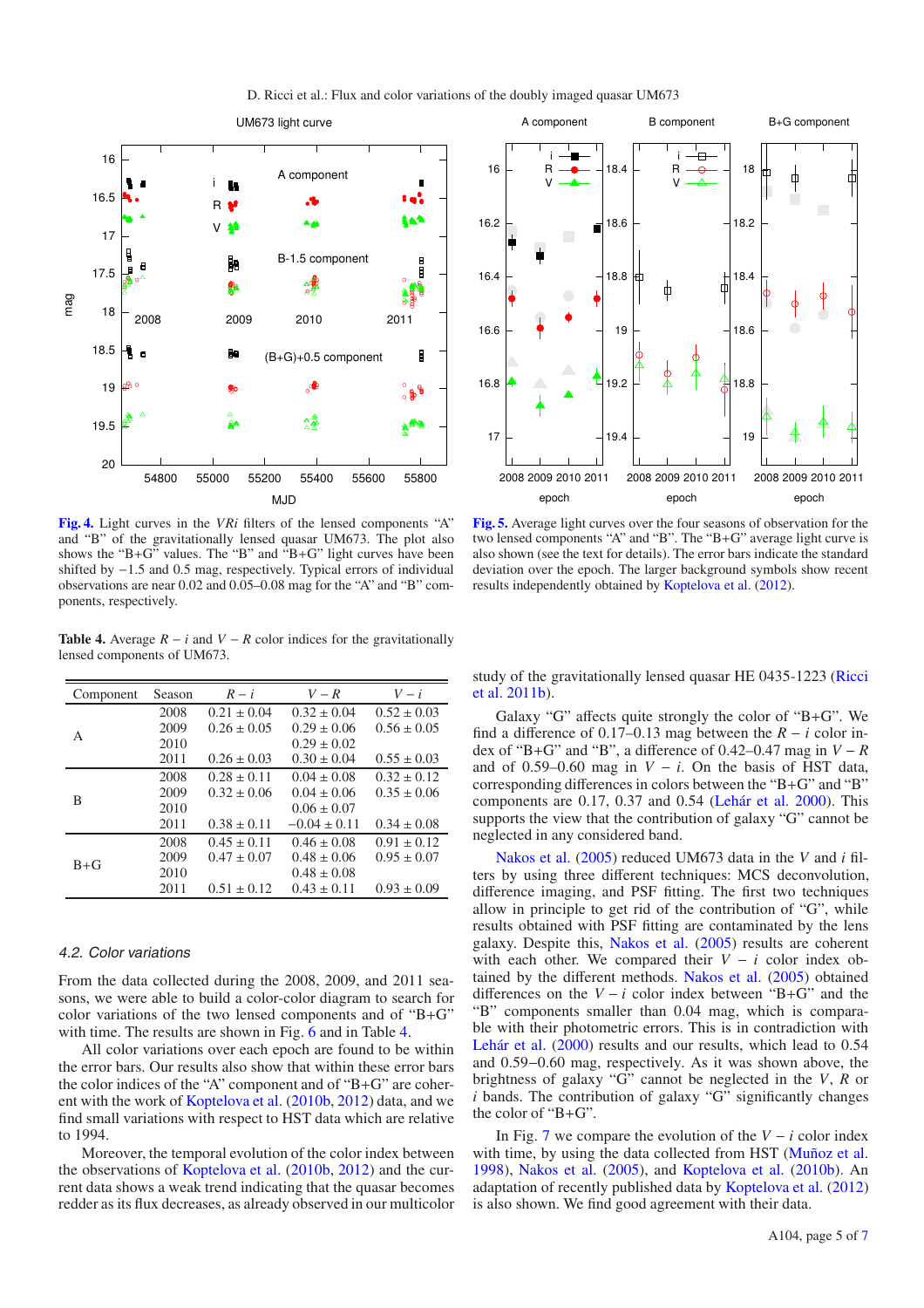<span id="page-7-1"></span>

**[Fig. 6.](http://dexter.edpsciences.org/applet.php?DOI=10.1051/0004-6361/201118755&pdf_id=6)** Color–color diagram for the 2008, 2009 and 2011 seasons (black bold dots) of the two lensed components "A" and "B" of UM673. The "B+G" values are relative to the color indices of the "B" component that includes the contribution of the lens galaxy, as in the approach of [Koptelova et al.](#page-8-19) [\(2010b](#page-8-19)). The diagram also includes HST [\(Muñoz et al.](#page-8-10) [1998](#page-8-10)) data (black light points) and [Koptelova et al.](#page-8-19) [\(2010b\)](#page-8-19) data (little gray points). The larger background symbols refer to the data from [Koptelova et al.](#page-8-22) [\(2012](#page-8-22)).

#### <span id="page-7-4"></span>4.3. "Global i" light curve

A "global *i*[" light curve which also includes the results of](#page-8-10) Muñoz et al. [\(1998\)](#page-8-10), [Nakos et al.](#page-8-8) [\(2005\)](#page-8-8) and [Koptelova et al.](#page-8-19) [\(2010b](#page-8-19), [2012\)](#page-8-22) is shown in Fig. [8.](#page-7-3) To construct this figure, first we shifted in time the light curve of "B+G" using the value of the time delay (89 days) provided by [Koptelova et al.](#page-8-22) [\(2012\)](#page-8-22). Then we calculated for each filter the average 2008 difference in magnitude between the two components, and we corrected the "B+G" light curve for these values. Finally, we corrected the *V* and *R* light curves of both components by their average 2008 *V* − *i* and  $R$  − *i* color indices, respectively. We chose the 2008 season as a reference only because it represents the beginning of our observations. Figure [8](#page-7-3) shows that the flux of the quasar intrinsically varied over the different seasons, with an amplitude of ≈0.6 mag, peak-to-valley over the last two decades.

## <span id="page-7-0"></span>**5. Conclusions**

We have presented a photometric monitoring, carried out during four epochs in three different filters, of the doubly imaged quasar UM673.

The results show a significant decrease in flux of the "A" lensed component between the first two seasons (2008–2009), and a smaller increase between the successive three seasons (2009–2011). This behavior is mostly significant in the *V* and *R* bands.

Moreover, our observations are in good agreement with the prev[ious](#page-8-19) [works](#page-8-19) [carried](#page-8-19) [out](#page-8-19) [by](#page-8-19) [Muñoz et al.](#page-8-10) [\(1998\)](#page-8-10), Koptelova et al. [\(2010b\)](#page-8-19), and [Koptelova et al.](#page-8-22) [\(2012\)](#page-8-22) in terms of flux variations and color index. We also separated the contribution of the

<span id="page-7-2"></span>

**[Fig. 7.](http://dexter.edpsciences.org/applet.php?DOI=10.1051/0004-6361/201118755&pdf_id=7)** Evolution of the  $V - i$  color index of "A" (triangles), "B" and "B+[G" \(rhombi\) with time, including the data from HST \(](#page-8-10)Muñoz et al. [1998\)](#page-8-10), from [Nakos et al.](#page-8-8) [\(2005\)](#page-8-8), from [Koptelova et al.](#page-8-19) [\(2010b](#page-8-19)) and from the present work. Adaptation of recently published data by [Koptelova et al.](#page-8-22) [\(2012](#page-8-22)) is also shown (larger background symbols). The "A" component is shifted by  $+1$  mag.

<span id="page-7-3"></span>

**[Fig. 8.](http://dexter.edpsciences.org/applet.php?DOI=10.1051/0004-6361/201118755&pdf_id=8)** "Global *i*" light curve of UM673 built by including data from HST [\(Muñoz et al. 1998\)](#page-8-10), [Nakos et al.](#page-8-8) [\(2005\)](#page-8-8), [Koptelova et al.](#page-8-19) [\(2010b](#page-8-19)) and the present work. An adaptation of recently published data by [Koptelova et al.](#page-8-22) [\(2012](#page-8-22)) is also shown (larger background symbols). The technique used to build this curve is explained in detail in Sect. [4.3.](#page-7-4) In particular, filled and open symbols are used for the "A" and the "B+G" lensed components, respectively.

lens galaxy from the fainter lensed component, showing the effects of this operation on the color index of the latter. We conclude that the contribution of the lens galaxy in the photometry